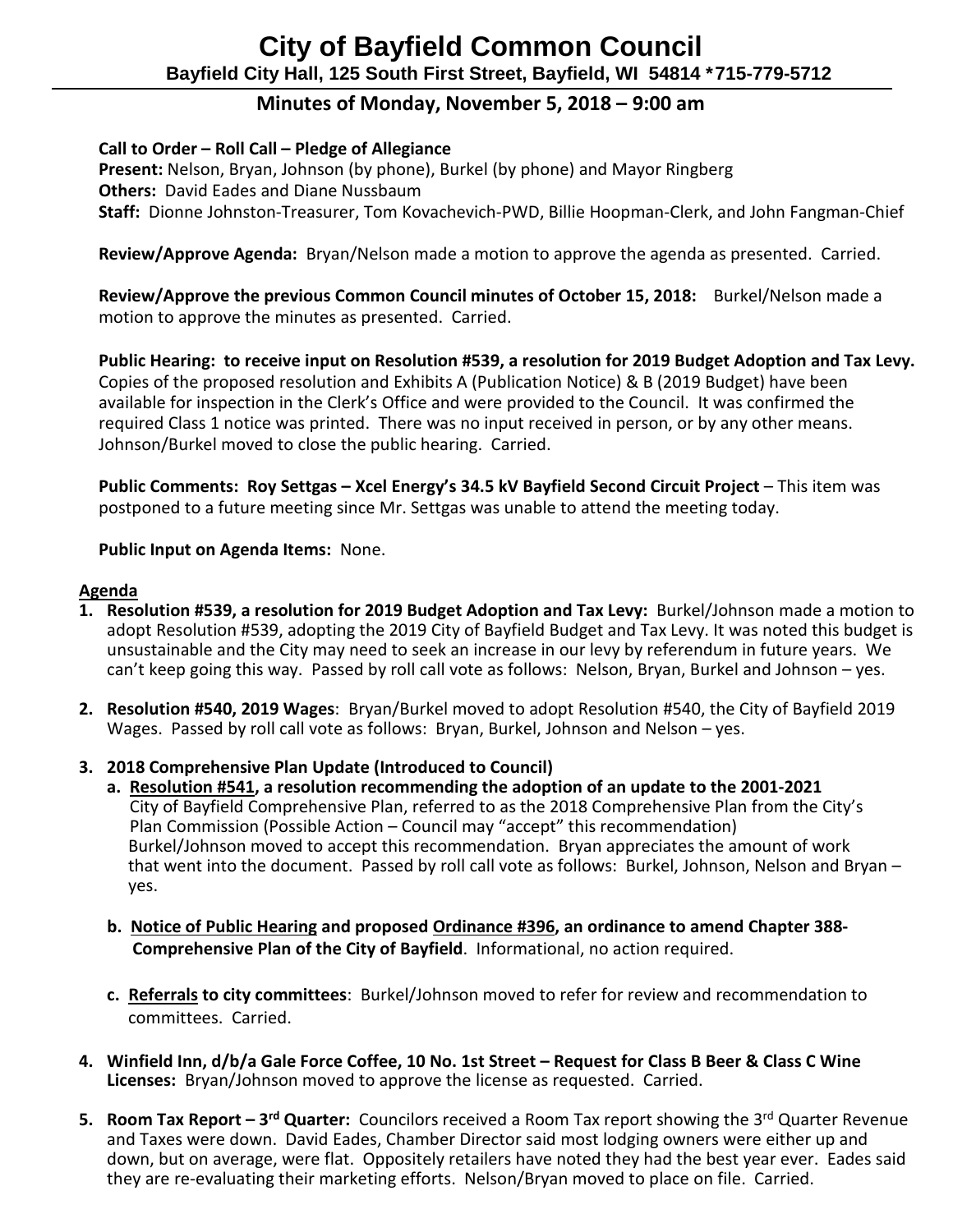- **6. Appointments/Resignation – Library Board, Harbor Commission, Public Works Committee:**  Bryan/Nelson moved to accept the appointments of Neil Howk, Library Board and Ted Dougherty, Harbor Commission Alternate and to accept with regret the resignation of Vincent Kelly, PWD. A letter of appreciation will be sent to Kelly for his time spent serving on the Public Works Committee. He will be missed. Carried.
- **7. Superior Day's Request for Funding:** Burkel/Bryan made a motion to approve the request for funding in the amount of \$100.00. Carried. The Mayor said a few issues being discussed are the lack of local mental health beds, PILT payments, and the increasing opioids issue. The upcoming election will determine how they proceed with lobbying.
- **8. 2018 Apple Festival Breakdown of Costs and Thank You Note from Chamber & Visitor Bureau** Nelson/Bryan moved to place the reports on file. They noted it was a good event, and the reports were informational. Carried.

## **9. Project Updates:**

- **a. Waterfront Walk Turning Point Project**: Completed. Need to work on project borrowing.
- **b. Old Jail – Bayfield Heritage Association - Project Update(s):** Crews have been doing some tuckpointing to the rock. Not sure what the next phase will be.
- **c. Green Tier Legacy Community Alliance for Health Project:** Nothing new to report.
- **d. Marina Breakwall/Seawall Evaluation:** The MSA Engineering Draft Final Report will be given to the Harbor Commissioners at their meeting later today.
- **e. Pavilion Deck Repair:** Work to begin November 12, 2018
- **10. Mayor's Report(s):** The Mayor mentioned the civil discourse meeting he attend at the Mayor's Conference and said he was thankful we don't have that problem. He thanked the Council for the diverse conversation; it's needed.

## **Review/Place on File Reports from Committees, Commission & Boards:**

**Finance:** Minutes of October 15, 2018

**GBWWTPC:** Minutes of October 30, 2018

**Parks and Rec**.: Minutes of October24, 2018

**Planning:** Minutes and Meeting Notes of October 23, 2018 – 8 a.m. and October 23, 2018 – 4 p.m.

**Police Department**: October 2018 Report

**Public Works**: Minutes of October 12, 2018, Certifications Josh Pearson and Michael Burg Burkel/Johnson moved to approve the minutes in a block format. Bryan noted the good job Mike Burg and Josh Pearson are doing to attain their certifications. Congratulations! Carried.

## **Correspondence:**

- October 18, 2018 MPIC Notice of Altered Terms for Property Insurance Renewal
- October 26, 2018 Snowmobiles in Memorial Park, Bayfield Civic League Discussion ensued. Diane Nussbaum, who was present said the snowmobiles caused damage to the gazebo and railing. She further said this issue started this past winter and the Civic League is concerned it will continue. PWD Kovachevich, said we will do the best we can to keep them out of the park and on the trail noting additional signage will be added. The PWD urged them to contact law enforcement if they see snowmobiles.

• October 29, 2018 – Xcel Energy 34.5 kV Bayfield Second Circuit Project

Nelson/Bryan moved to place the correspondence received on file. Carried.

**Clerk:** The Clerk provided the Council with the Notice of 2019 Spring Election. Informational, no action required.

**Treasurer**: October 2018 Voucher Payments, Fund Summary**,** & Treasurer's Reports & Budgets Bryan/Nelson moved to approve the October 2019 Voucher Payments and to place the other reports noted above on file. Passed by roll call vote as follows: Nelson, Bryan, Burkel and Johnson – Carried.